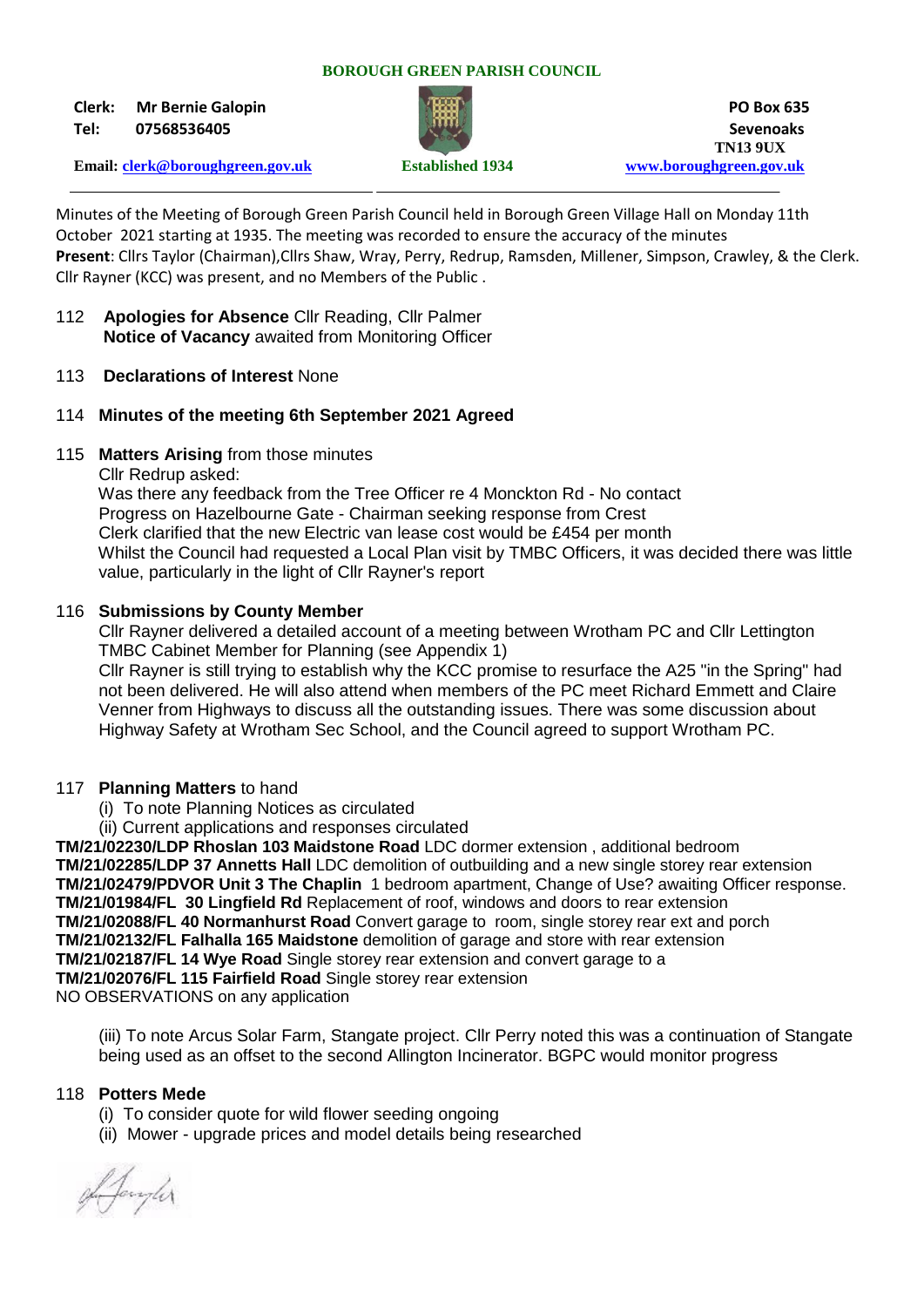### 119 **Recreation Ground**

 (i) Play Area Revamp - Clerk reported that we were very close to the target value. If other pledges and grants took that over that value, we would look at CCTV and Security lighting. Prop Cllr Simpson, Sec Cllr Redrup - AGREED

 Eibe's contractor is scheduled to start 1st November for 3-4 weeks and residents need to be notified in advance. There was some discussion about timing of the old fence removal, and Heras installation. There was some discussion about an Opening Ceremony. The table top sale 25 Sept grossed £1207 plus two donations of £100 from Kings and Hillier Reynolds **£1407**

(ii) To note damaged swing seat removed

### 120 **Village Enhancements**

 (i) IQE Mrs Win Miles Bulb Planting, several visits, most recent being by Borough Green Cubs this evening. Thanks to the Cubs, Cllr Millener, the Chair, Joe Haime and Barry Glew

(ii) Platt Gateway replacement AONB Sign - in hand

- (iii) Remembrance Sunday wreath laying 14 November 10am noted
- (vi) 3x timber Planters @ £70 each, Agreed KCC/TMBC/Utilities Permit Chair to progress
- (v) Queen's Platinum Jubilee celebrations Cllr Reading has volunteered to lead. Agreed to earmark up to £1000 in the next budget.
- (vi) Christmas Lights 27th November full program noted

### 121 **Financial Matters**

- (i) Clerk's RFO report
- (ii) Bank Reconciliations 30 Sept Total funds held £256,426, with £97,564 allocated to the Rec Revamp Apx £120k to year end, comfortable margin, but grants and VAT refund still due. There will be a Finance Committee meeting during November to draft a budget for 2022/3 Chairman again thanked the Clerk for his prudent management.
- (iii) Electric Van deposit £5000, monthly £454. Charge installation £1000, grants to be sought - AGREED
- (iv) To approve Payment List as circulated (**App 2**). Prop Chair, Sec Cllr Crawley AGREED Invoices checked by Cllrs Redrup and Millener

### 122 **Website & Social Media**

 (i) Cllrs Crawley did a brief presentation of a website revamp, and it was decided to meet with the Chair & Clerk and discuss how to make the site appealing to modern taste without losing any important content

Chairman called a short comfort break 2100-2110

### 123 **TMBC Local Plan**

 (i) To note TMBC "Active Travel Strategy" - Chair gave a brief report on TMBC's strategy which seemed to concentrate on BGGC, completely ignoring current needs in the villages, and is probably a "tick box" exercise for the emerging Local Plan.

 (ii) TMBC's Financial situation is pretty dire, although with zero debt it is not yet in the Northants situation, but swinging cuts are coming on all but Statutory Services, and even those will be expected to pay there way.

 (iii) Boundary Review submission - Chairman to circulate his personal submission for adaptation to a Parish submission

### 124 **Highways & Streetlighting**

 (i) Update on Waste Services, apart from Brown Bins, very small incremental improvements noted (ii) Parking Plan - TMBC Leader intervened, and Wye Rd double yellows and Tolsey etc Residents scheme will be bought forward, Harrison Rd residents scheme is on track, Fairfield Rd and Station Rd requests abandoned

(iii) Rec Puffin Crossing - Traffic Scheme/ HIP progress see Cllr Rayner above

 (iv) Red Lion Noise survey. Cllr Millener to engage consultant as a matter of urgency, and an independent survey should also pick up any excess noise from the AQ Monitor. Cllr Shaw in touch with EH to find out progress on AQ survey.

(v) Station Rd alley lights, no progress, Cllr Wray report Landway light - Developer to be contacted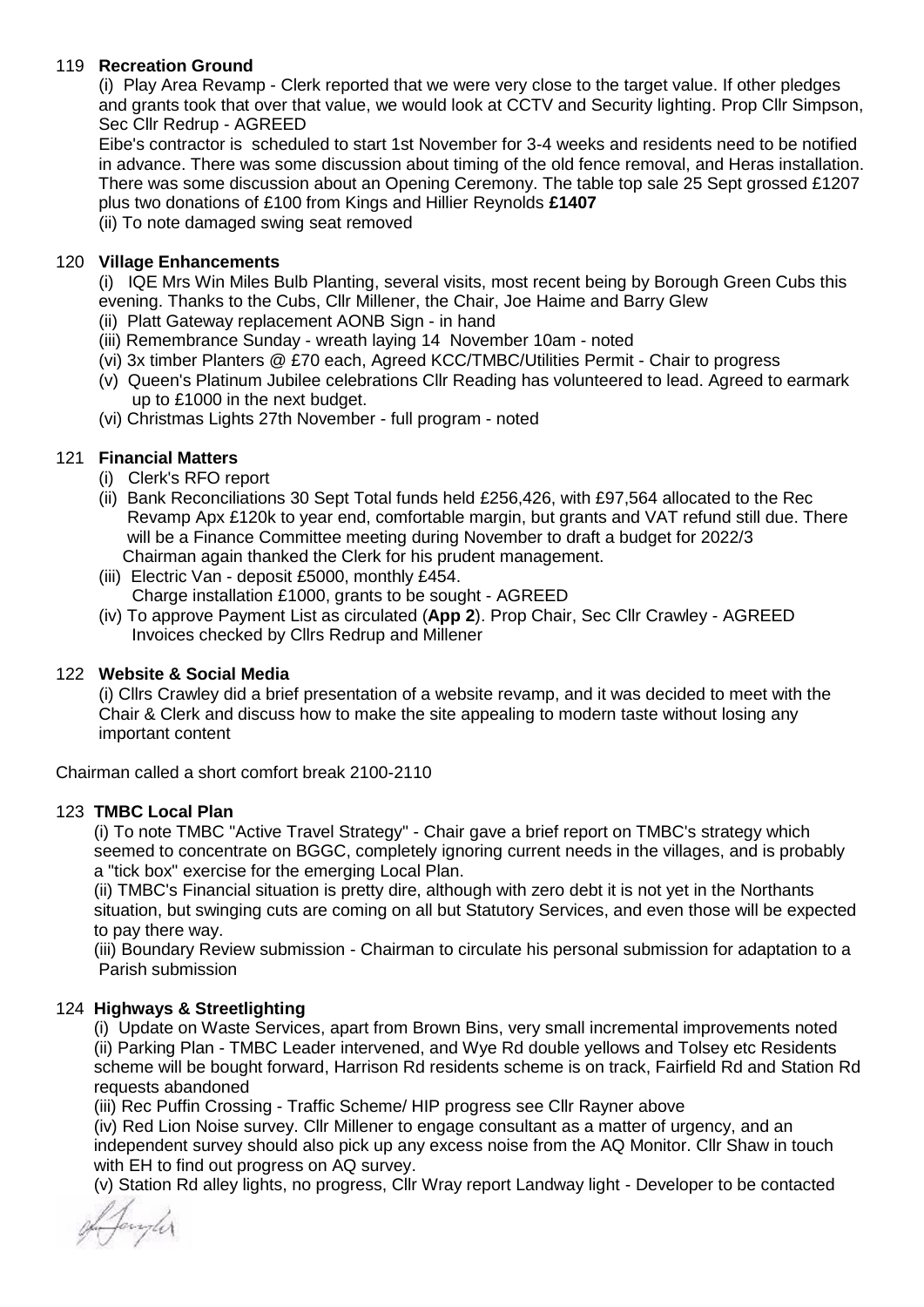# 125 **Quarries & Landfills**

(i) no report

# 126 **Councillors Reports from outside Bodies** (max 3 min)

 (i) Facilities & Green Spaces Review Group - Cllr Simpson presented his draft Terms of Reference for the group, and Cllrs Redrup and Crawley volunteered, along with Mr Glew. Volunteers from the public will be sought to make a group of 10.

 (ii)V Hall AGM - Cllr Redrup reported that the VHMC would continue with their current parking arrangements which were working well. Mr Rawlins has been voted on as a Trustee Arnold Tarmac Quote of £1875+VAT for car park relining accepted (Enhancement Grant TMBC). Chair to obtain quote for Notice board outside Village Hall to match Car Park entrance

(iii) KALC AGM 13th November via Zoom - representatives requested - noted

(iv) PPP new format - representative requested - noted

(v) KALC Wellbeing survey - Chair and Clerk to draft and circulate response.

 (vi) Cllr Millener asked for an update on the Winter Plan. Noted KCC responsible for gritting A25, A227, Quarry Hill and Darkhill Rds and all yellow grit bins. Chairman to circulate PC salt bin map. New van will have a clip-on gritter, and a supply of bagged salt will be obtained and stored securely. Residents are reminded that salt bins are for pavements and roads, not private drives.

# 127 **Future Dates**

# (i) Date of next meeting **Monday 1st November 2021**

At all other times contact the Clerk using the details above

128 **Exclusion of Public and Press:** Pursuant to Section1(2) of the Public Bodies (Admission to Meetings) Act 1960 Chairman to move that the press and public be excluded from the remainder of the meeting during consideration of any item. A25 Legal Matters Lendon Rd Standards Matters various

There being no other business, Chairman closed the meeting at 2222 hrs

1st Nov 2021 Min 131

-------------------------------------------------------------------------------------------------------------------------

# **APPENDIX 1**

Cllr Rayner reported on a meeting at Wrotham Parish Council with TMBC Cllr David Lettington Cabinet Member for Planning & Dep Leader 4th October 2021, there were no TMBC Officers present *(These are not verbatim, they are my notes from Cllr Rayner reading his notes)*

#### . **Questions asked:**

- 1. Is there any formal agreement between Barton Willmore, TMBC and the Landowners? **NO** ( This is now 5 years since the proposal was floated)
- 2. What are the Exceptional Circumstance required to develop this Relief Road in Greenbelt? **Unknown** What is the cost of the Relief Rd? - **Unknown**
- What is the proposed line of the Relief Road? **Unknown**
- 3. When can the Relief Rd be delivered? **- Unknown**

Do you have any evidence from the Landowners that this Relief Rd can be delivered? **NO**

- 4. Which landowner will be providing the land for the Schools and Medical Centre? **Unknown**
- 5. Can the Landowners deliver the full Relief Rd during construction of the first 450 houses? **NO**
- 6. Is the Consortium still proposing 3000 houses? **YES**
- 7 What are the costs of the Local Plan? **we have set aside £700,000 for the new Plan.**

 On that cost is it fair to assume the old failed plan cost £1,500.000? **- I cannot answer that** 8.As a contributing Member of the Kent Downs AONB Group, has TMBC had any contact with or from

KDAONB

# Group? - **No, but we have been consulting Natural England**

9. Is the list of Landowners complete for the entire site, or are there others still to come forward? - **Unknown**

10 How do you intend to progress this new Local Plan? - **We intend to carry out a "mini Call for Sites" soon.**

 Is Borough Green Gardens included in this mini Call for Sites? - **NO that goes direct to Reg 19** 11. Have you assessed how the 1000 HGVs /day at the Moto site will impact Nepicar Roundabout at the end of your Relief Rd? **NO**